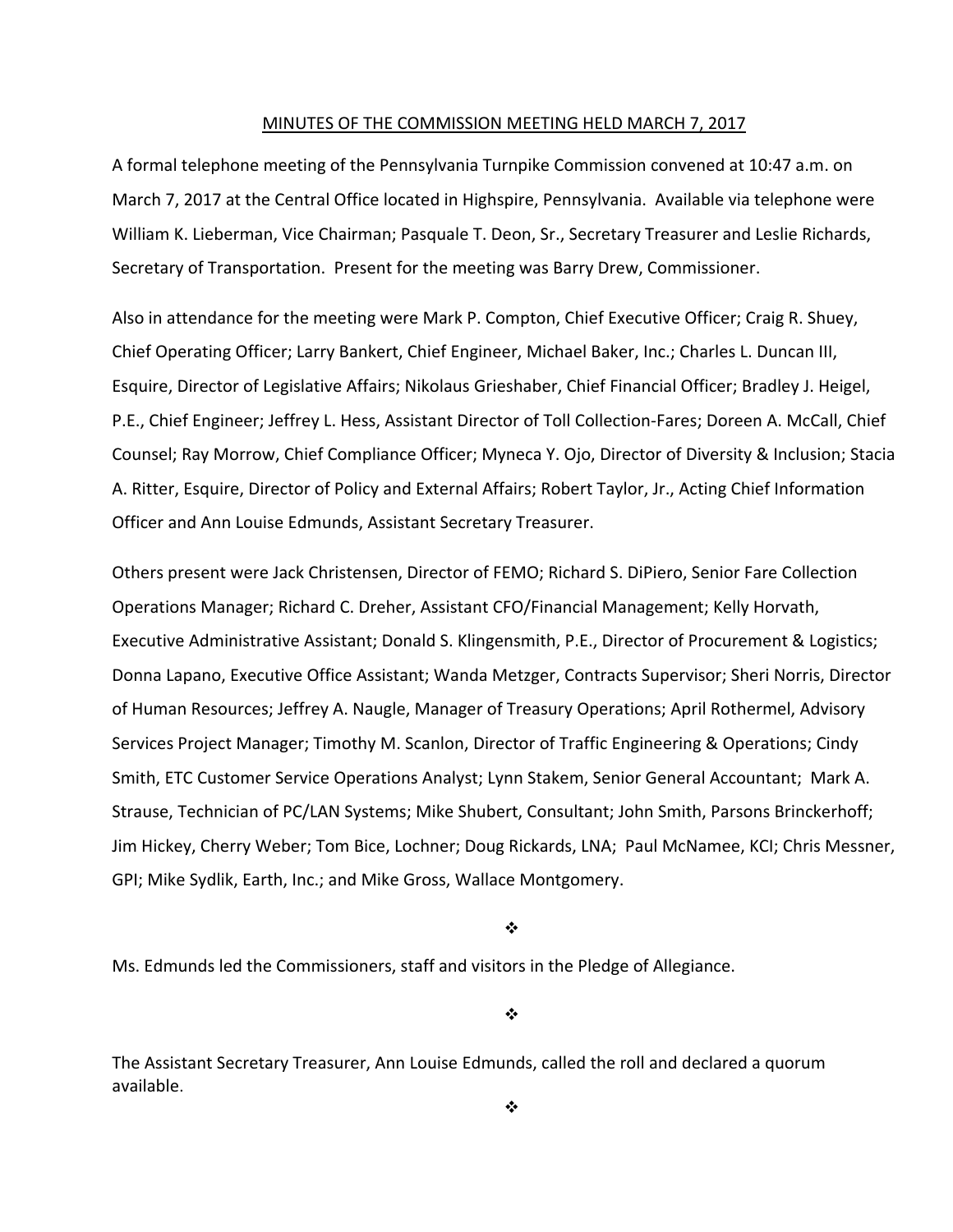#### SUNSHINE ANNOUNCEMENT

The Commissioners met in Executive Session prior to today's Formal Agenda Session to consider matters of Personnel, which included a termination, reclassification and new hires.

The Commissioners also discussed Docket No. PTC‐WC‐4241, and engaged in non‐deliberative

informational discussions regarding various actions and matters, which have been approved at previous public meetings.

 $\bullet^{\bullet}_{\bullet} \bullet$ 

### PUBLIC COMMENT

Ms. Edmunds: The public is welcome at this time to address the Commission regarding items listed on the Agenda or other items not listed on the Agenda that are within the Commission's authority or control.

In order to conduct an orderly and effective meeting, all persons wishing to address the Commission should have signed in a requested time to speak. If you have not done so, you are invited to do so at this time.

There were no requests to address the Commission.

 $\frac{1}{2}$ 

### MINUTES OF THE MEETING

Motion-That the Minutes of the meeting held February 21, 2017 be approved and filed as submitted were made by Commissioner Drew, seconded by Commissioner Deon, and passed unanimously.

❖

### COMMUNICATIONS

Motion‐That the Commission approves the memo received from the Chief Counsel–was made by Commissioner Drew, seconded by Commissioner Deon, and passed unanimously.

❖

#### PERSONNEL

Motion‐That the Commission approves the Personnel as submitted‐was made by Commissioner Drew, seconded by Commissioner Deon, and passed unanimously.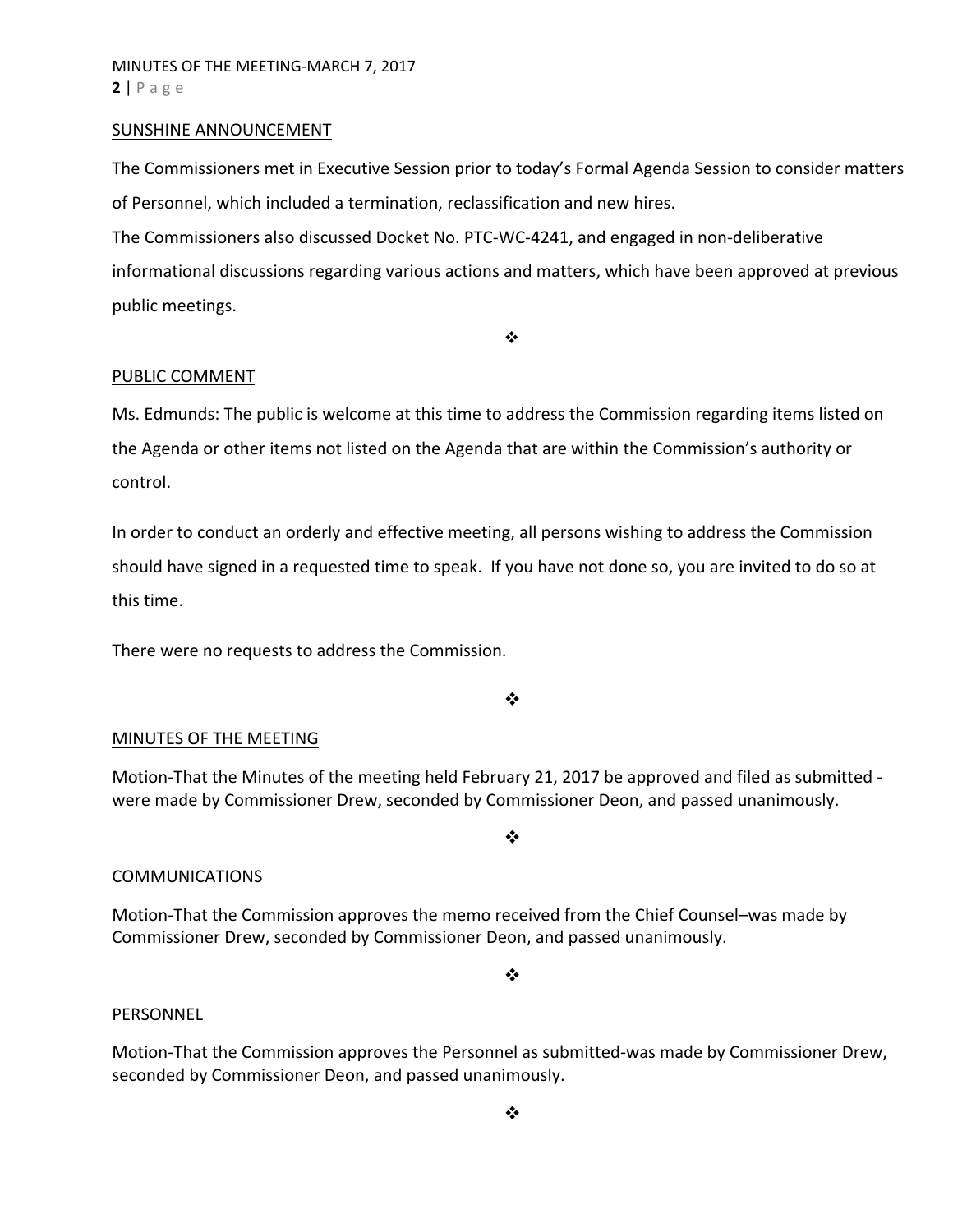MINUTES OF THE MEETING‐MARCH 7, 2017 **3** | Page

# UNFINISHED BUSINESS

No unfinished business to discuss.

❖

# NEW BUSINESS **POLICIES**

Motion-That the Commission adopts revisions to the Policies listed in memos "a" and "b":

- a. Policy 3.06, Driver's License Records Check and Loss of Driving Privilege, to revise the guidelines that apply when an employee's operating privilege is cancelled, recalled, restricted, revoked or suspended;
- b. Policy 7.14, Non‐Revenue Program for PTC Employees, to include a non‐revenue transponder program for Commission employees.

‐was made by Commissioner Drew, seconded by Commissioner Deon, and passed unanimously.

# $\frac{1}{2}$

# AGREEMENTS

Motion‐That the Commission approves the negotiation and execution of the Agreements for the items listed in memos "a" and "b":

- a. Settlement and Release Agreement with Michelle Ritter, and authorize the issuance of a check for the settled amount;
- b. Road Vacation Agreement with the Township of Charlestown for the Township to vacate the existing legal right‐of‐way of Longford Drive which ends at the Turnpike limited access right‐of‐way line at MP 320 eastbound.

‐was made by Commissioner Drew, seconded by Commissioners Deon, and passed unanimously.

 $\bullet^{\bullet}_{\bullet} \bullet$ 

# RIGHT‐OF‐WAY REQUESTS

Motion-That the Commission approves the Right-of-Way Request for the items listed in memos "a" through "e":

a. Acquisition of Right‐of‐Way #14129A‐6 (Jerry Mazza‐owner, Custom Homes, Inc.‐tenant), a partial take parcel necessary for construction of the Southern Beltway, Rt. 22 to I‐79, by authorizing payment of \$16,425.00 representing business dislocation damages to Custom Homes, Inc.; authorize the appropriate Commission officials to execute the Settlement Agreement and other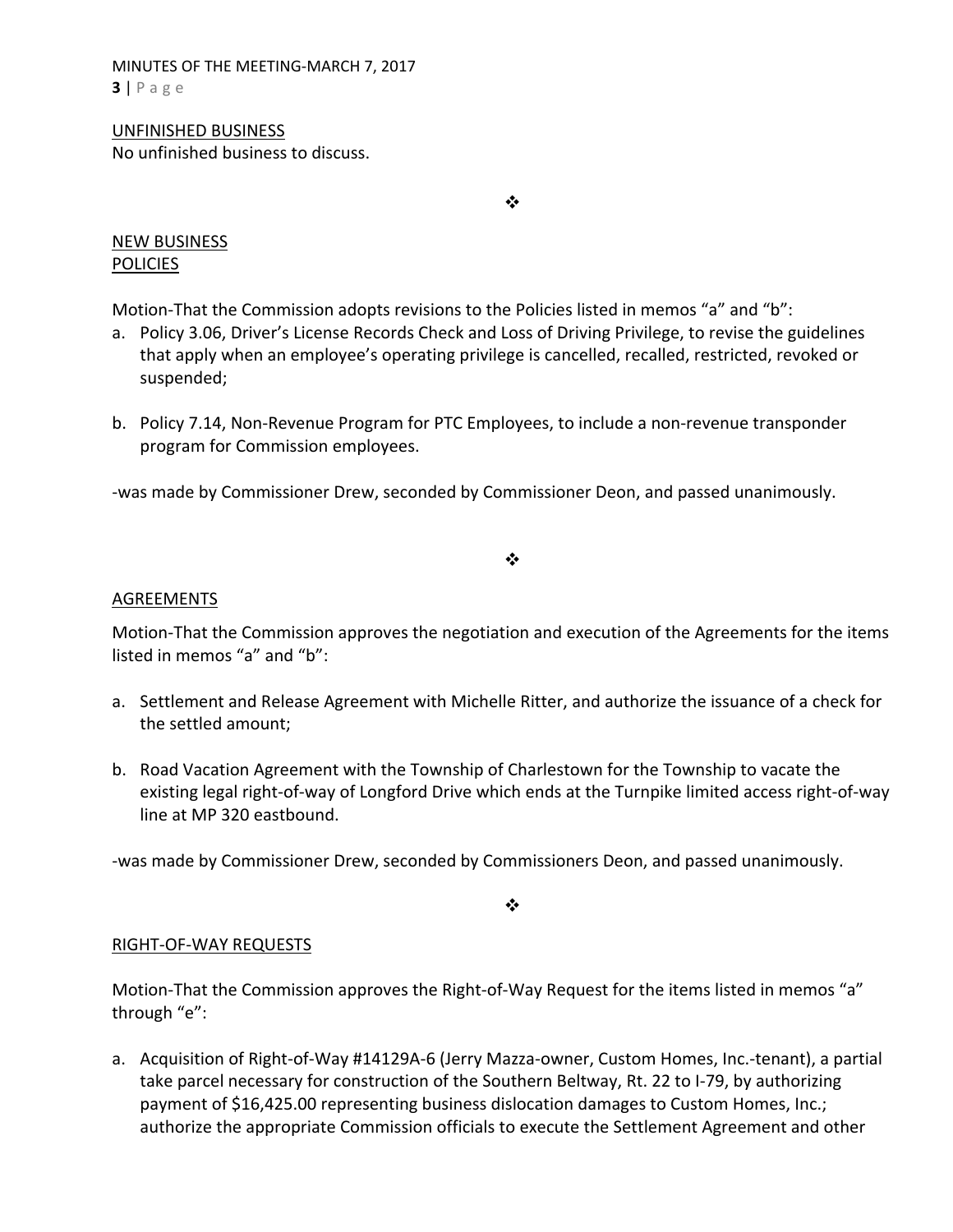MINUTES OF THE MEETING‐MARCH 7, 2017 **4** | Page

documents that may be required for closing; and authorize the payment of additional statutory damages as calculated by the Right‐of‐Way Administrator and approved by the Chief Counsel;

- b. Acquisition of Right‐of‐Way #6515‐A (Jon D. & Kathy C. Delp), a partial take parcel necessary for the total reconstruction project from MP A31.00 to MP A38.00 by authorizing the acquisition of the required conservation easement and authorizing the appropriate Commission officials to execute the Conservation Easement as prepared and approved by the Legal Department;
- c. Acquisition of Right‐of‐Way #7169‐E (PECO Energy Company), a partial take parcel necessary for construction of the I‐95 Interchange Route 13 Connector by authorizing payment of \$21,500.00 representing fair market value to PECO Energy Company; authorize the appropriate Commission officials to execute the Agreement of Sale and other documents that may be required for closing; authorize the payment of additional statutory damages, as calculated by the Right‐of‐Way Administrator and approved by the Chief Counsel; and payment of fair market value to the property owner is contingent upon its delivery of a deed prepared by the Legal Department;
- d. Acquisition of Right‐of‐Way #1093‐B (Richard M. & Kimberly Kuhns‐Schoedel), a partial take parcel necessary for the total reconstruction project from MP 128.00 to MP 134.00 by authorizing payment of \$22,026.64 representing fair market value and pro‐rated taxes to Richard M. & Kimberly Kuhns‐Schoedel; authorize the appropriate Commission officials to execute the Agreement of Sale and other documents that may be required for closing; authorize the payment of additional statutory damages as calculated by the Right‐of‐Way Administrator and approved by the Chief Counsel; and payment of damages to the property owners is contingent upon their delivery of a deed prepared by the Legal Department;
- e. Transfer of 351 square feet of Commission right‐of‐way in Carroll Township, Washington County, to the Pennsylvania Department of Transportation (PennDOT) for PennDOT's replacement of a structure carrying SR 0481 over Taylor Creek; and authorize the execution of an Interagency Agreement and quit claim deed as reviewed and approved by the Legal Department.

‐was made by Commissioner Drew, seconded by Commissioner Deon, and passed unanimously.

# ❖

# ADVERTISING

Motion-That the Commission approves advertising for the items listed in memos "a" through "d":

- a. Architectural firm to perform design and construction phase services;
- b. Mechanical/electrical/plumbing (MEP) firm to perform design and construction phase services;
- c. Firms experienced in municipal bond financing, related securities laws and taxation; to create a pool of qualified firms, and inclusion of the selected qualified firms in the various established pools;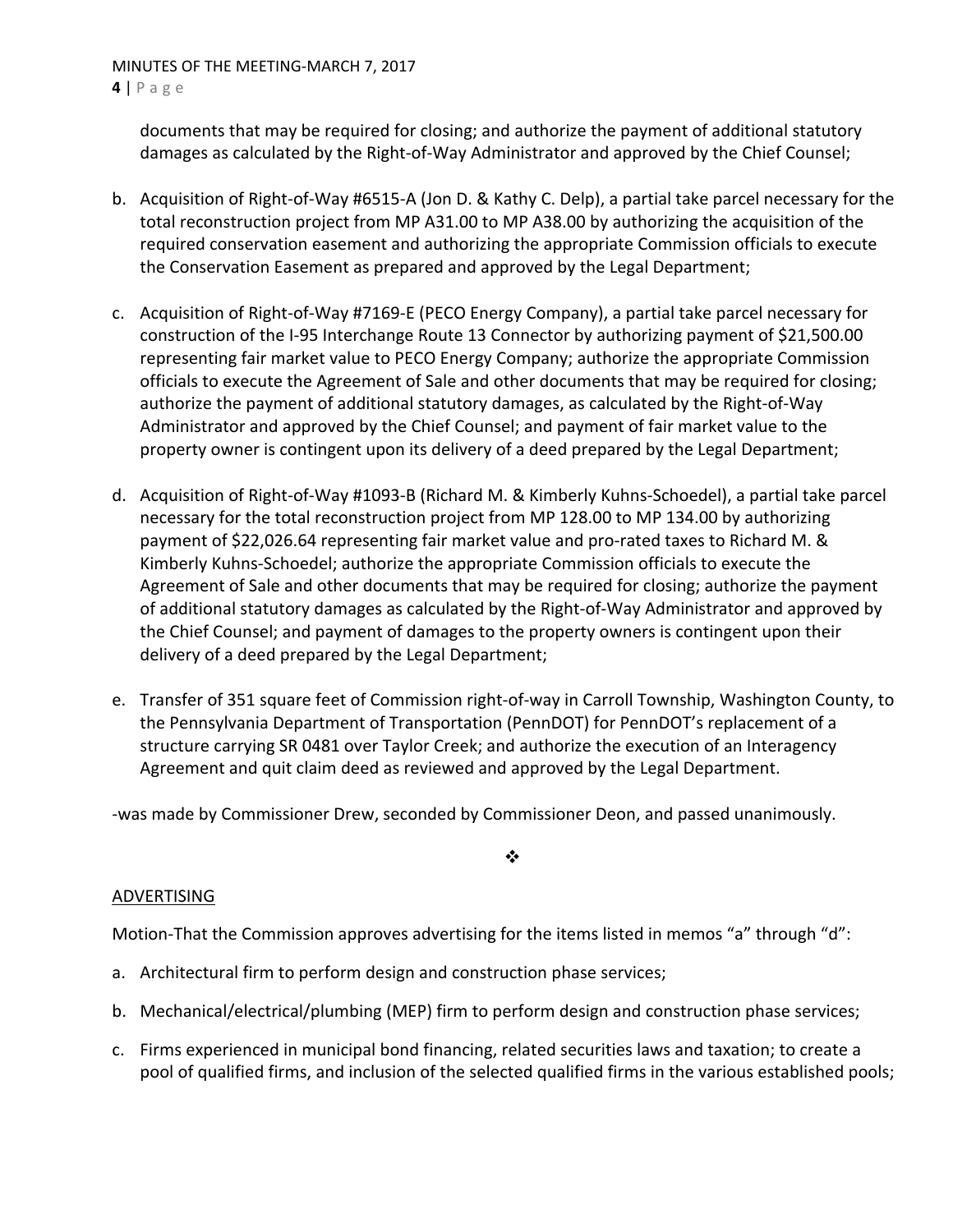MINUTES OF THE MEETING‐MARCH 7, 2017 **5** | Page

d. Underwriting firms; to create a pool of qualified firms, and inclusion of the selected qualified firms in the various established pools.

‐was made by Commissioner Drew, seconded by Commissioner Deon and passed unanimously.

 $\bullet^{\bullet}_{\bullet} \bullet$ 

### PURCHASE ORDERS

Motion‐That the Commission approves the Award of Bids, Change Order and the Issuance of Purchase Orders for the items listed in memos "a" through "e":

- a. Change Order for sludge and residual waste water removal (thru June 30, 2017) with Allstate Power Vac Inc., for extra cleaning services due to excessive sediment in the tanks; at a cost of \$65,000.00;
- b. Storage Area Network (SAN) system, utilizing the Commonwealth's contract with World Wide Technology, Inc.; at a total award of \$376,963.15;
- c. Job Order Contracts (JOC) for general, electrical plumbing, HVAC (April 9, 2017 April 8, 2019), to the lowest responsive and responsible bidders:

| <b>GENERAL</b>                    |                |            |  |
|-----------------------------------|----------------|------------|--|
| Clark Contractors, Inc.           | \$5,500,000    | District 1 |  |
| Clark Contractors, Inc.           | 3,500,000      | District 2 |  |
| Clark Contractors, Inc.           | 3,000,000      | District 3 |  |
| Clark Contractors, Inc.           | 3,000,000      | District 4 |  |
| Clark Contractors, Inc.           | 3,000,000      | District 5 |  |
| <b>TOTAL GENERAL</b>              | \$18,000,000   |            |  |
| <b>ELECTRICAL</b>                 |                |            |  |
| TSB, Inc. dba Schultheis Electric | \$.<br>750,000 | District 1 |  |
| TSB, Inc. dba Schultheis Electric | 500,000        | District 2 |  |
| I.B. Abel, Inc.                   | 250,000        | District 3 |  |
| Clark Contractors, Inc.           | 250,000        | District 4 |  |
| I.B. Abel, Inc.                   | 250,000        | District 5 |  |
| <b>TOTAL ELECTRIC</b>             | \$2,000,000    |            |  |
| <b>PLUMBING</b>                   |                |            |  |
| Clark Contractors, Inc.           | \$<br>750,000  | District 1 |  |
| Clark Contractors, Inc.           | 500,000        | District 2 |  |
| Lobar Associates                  | 250,000        | District 3 |  |
| Clark Contractors, Inc.           | 250,000        | District 4 |  |
| Lobar Associates                  | 250,000        | District 5 |  |
| <b>TOTAL PLUMBING</b>             | \$2,000,000    |            |  |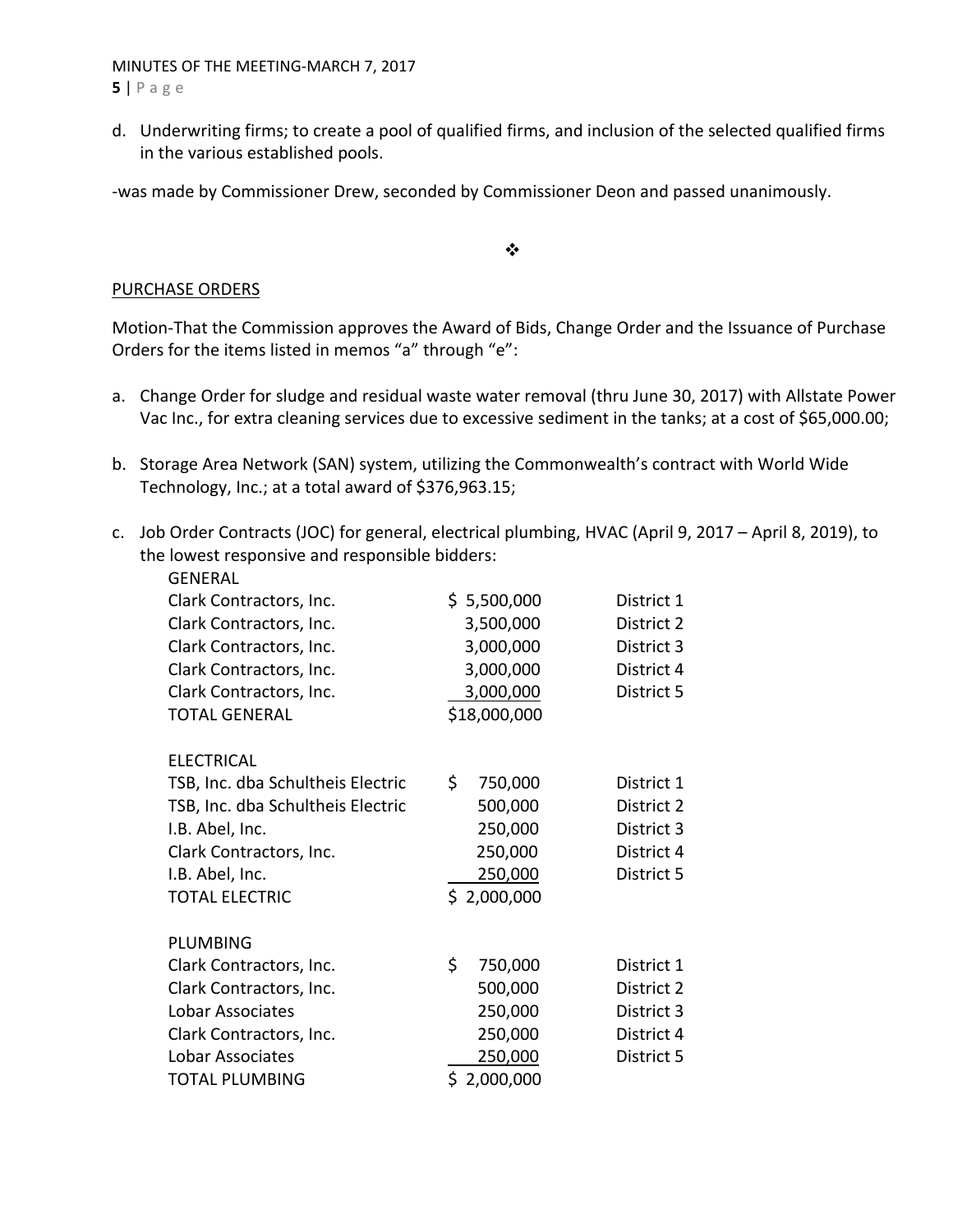| <b>HVAC</b>                      |              |            |
|----------------------------------|--------------|------------|
| MARC-Service, Inc.               | 750,000      | District 1 |
| MARC-Service, Inc.               | 500,000      | District 2 |
| <b>Blanski Energy Management</b> | 250,000      | District 3 |
| <b>Blanski Energy Management</b> | 250,000      | District 4 |
| Blanski Energy Management        | 250,000      | District 5 |
| <b>TOTAL HVAC</b>                | \$2,000,000  |            |
|                                  |              |            |
| <b>TOTAL JOC AWARDS:</b>         | \$24,000,000 |            |

d. Safety supplies and work gloves (March 8, 2017 – January 31, 2018), to the lowest responsive and responsible bidders:

| <b>Stauffer Manufacturing</b> | \$45,000  |
|-------------------------------|-----------|
| Wesco Distribution, Inc.      | 75,000    |
| TOTAL AWARDS:                 | \$120,000 |

e. PC refresh equipment and services, utilizing the Commonwealth's contract with CDW Government LLC; at a total award of \$1,471,044.40.

‐was made by Commissioner Drew, seconded by Commissioner Deon, and passed unanimously.

 $\frac{1}{2}$ 

# AWARD OF CONTRACTS

Motion‐That the Commission approves the Rejection and Re‐advertising of a Contract and the Award of a Contract for the items listed in memos "a" and "b":

- a. Reject all bids, due to lack of proper documentation and exceeding estimated amount, and approve re‐advertising for Contract #EN‐00115‐03‐03 for the installation of signs between MP A118.00 and MP A130.64;
- b. Contract #T‐174.00R001‐3‐02 for bituminous resurfacing between MP 173.25 and MP 179.94, to the lowest responsive and responsible bidder, New Enterprise Stone & Lime Co., Inc.; at a not‐to‐ exceed amount of \$10,674,697.07 and contingency of \$500,000.00;

‐was made by Commissioner Drew, seconded by Commissioner Deon, and passed unanimously.

Motion-That the Commission approves the Award of a Contract for the item listed in memo "c":

c. Contract #T‐040.00T001‐3‐09 for roadway and bridge reconstruction from MP 39.62 to MP 44.04 and bituminous resurfacing from MP 47.07 to MP 47.78, to the lowest responsive and responsible bidder, Trumbull Corporation; at a not‐to‐exceed amount of \$89,935,612.25 and a contingency of \$4,000,000.00.

‐ was made by Commissioner Drew, seconded by Commissioner Deon; Commissioner Lieberman abstained.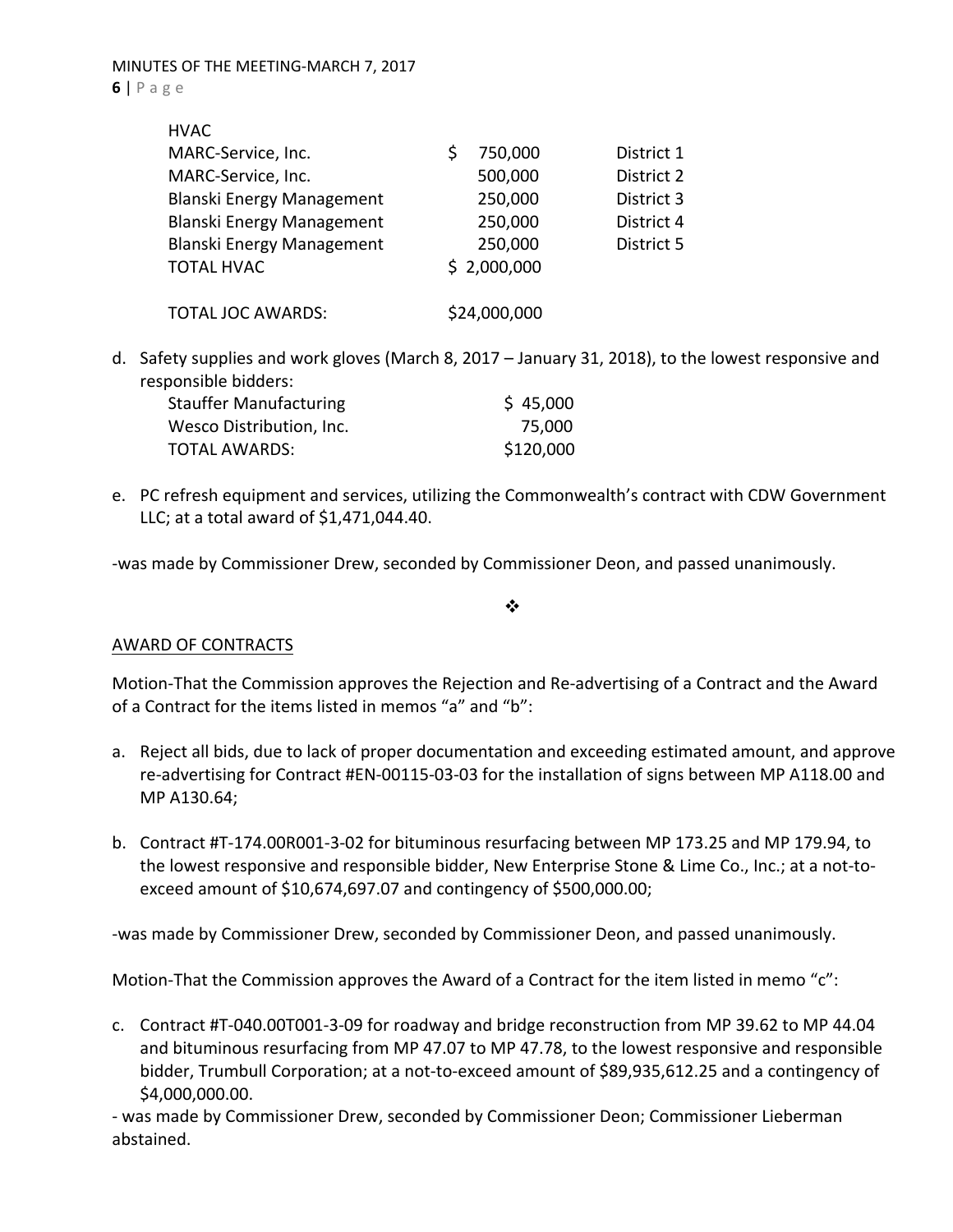MINUTES OF THE MEETING‐MARCH 7, 2017 **7** | Page

VICE CHAIRMAN LIEBERMAN: I abstain on this item because Trumbull's parent company is a client of my firm.

 $\frac{1}{2}$ 

# CHANGE ORDERS/FINAL PAYMENTS

Motion‐That the Commission approves the Change Orders and Final Payments for the items listed in memos "a" through "c":

- a. Change Order #2 and Final Payment for Contract #T‐056.44R002‐3‐02 for bituminous resurfacing of the Pittsburgh Interchange ramps with The Lane Construction Corporation, for a decrease of \$36,917.29 to balance items to actual work completed, changes to the guiderail end anchorage system and ground mount delineators; for a final contract value of \$2,515,596.82 and final amount due to the contractor of \$251,953.63;
- b. Final Payment for Contract #T‐355.00P001‐3‐09 for electrical work for the mainline toll facility and Delaware River Bridge ORT, MP 351.43 to MP 354.18 and MP 357.96 to MP 358.32 with Phillips Brothers Electrical Contractors, Inc.; for a final contract value of \$1,061,195.73 and final amount due to the contractor of \$3,000.00;
- c. Change Order #4 for Contract #T‐355.00P001‐3‐13 for construction of the I‐95/I‐276 Interchange, Section D10 with PKF-Mark III, Inc., for an increase of \$1,010,095.03 to balance items to actual work completed, changes for over excavation and backfill, superpave, drainage, concrete barrier, E & S control, ductile iron pipe, tack coat, conservation district violation, a junction box, rebar, drilled caissons and concrete glare screen; for a revised not‐to‐exceed amount of \$144,246,697.82.

‐ was made by Commissioner Drew, seconded by Commissioner Deon, and passed unanimously.

### ❖

### SUPPLEMENT

Motion-That the Commission approves the negotiation and execution of Supplemental Agreement #1 for Contract #EN-00087 for open-end storage tank management services with GAI Consultants for an additional \$250,000.00 to complete the soil and groundwater remediation project at the former Hempfield Service Plaza, to complete storage tank database coding and to complete tank operator training in Districts 1 and 4; for a revised not‐to‐exceed amount of \$2,250,000.00 and extend the completion date to December 31, 2018‐was made by Commissioner Drew, seconded by Commissioner Deon, and passed unanimously.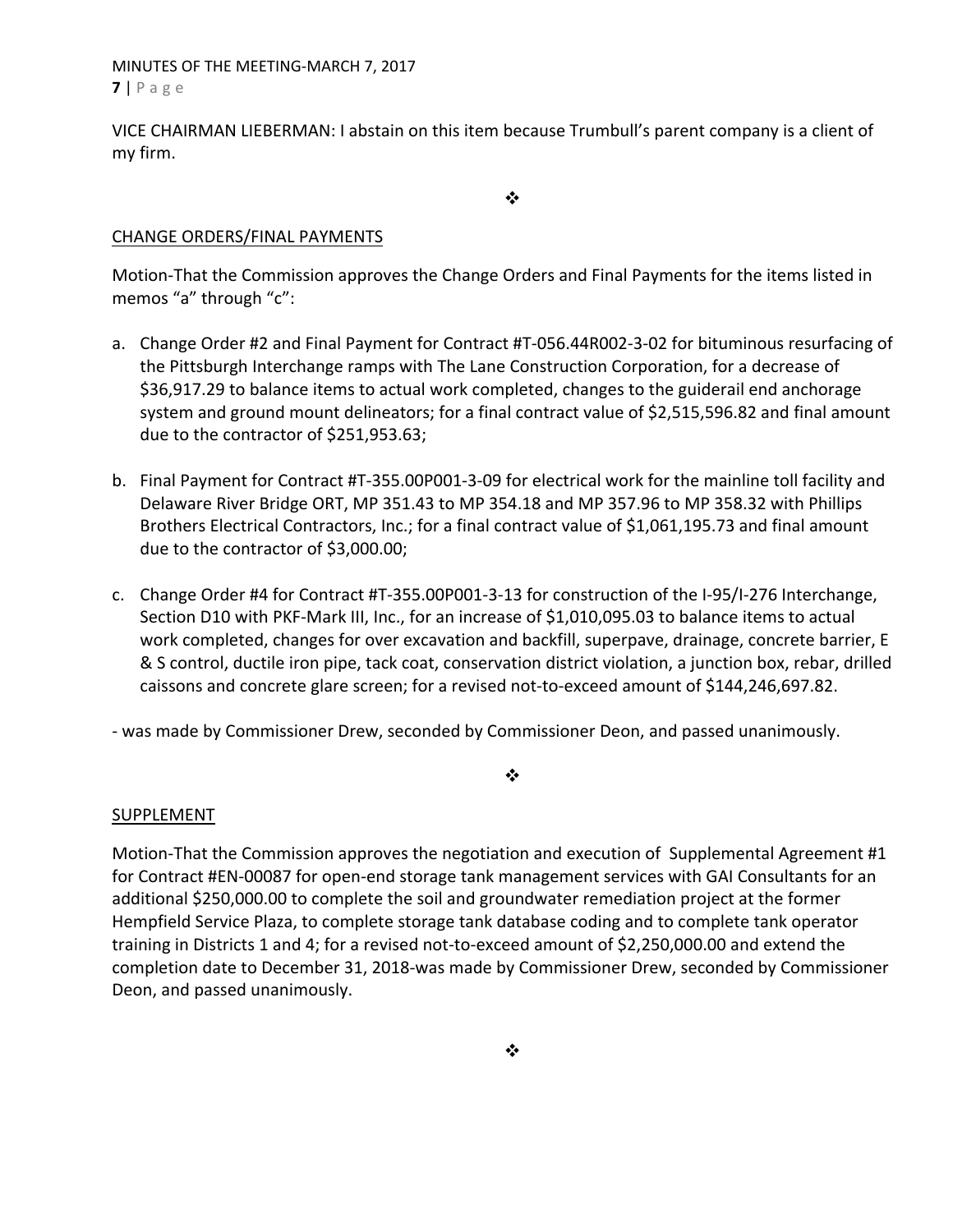# MINUTES OF THE MEETING‐MARCH 7, 2017 **8** | Page

### SUPPLEMENTAL ADVISORY SERVICES

Motion‐That the Commission approves procedures for issuing Supplemental Advisory Services work orders to qualified firms in the Supplemental Advisory Services Pool‐was made by Commissioner Drew, seconded by Commissioner Deon, and passed unanimously.

❖

# DATA SHARING AND NO‐COST PARTNERSHIP AGREEMENTS

Motion‐That the Commission grants the Chief Information Officer the authority to sign Data Sharing Agreements and enter into no‐cost partnership agreements with third parties to share Turnpike related traffic data‐was made by Commissioner Drew, seconded by Commissioner Deon, and passed unanimously.

### $\frac{1}{2}$

### PSPC ITEMS

Motion‐That the Commission approves the award of services and authorizes the negotiation and execution of an agreement with the selected firm for the items listed in memos "a" through "c":

- a. RFP #7551, Authorized Service Provider coverage on Toll 576, Findlay Connector, exits 1‐6:
	- Green's Road & Towing, Inc.-AWARDED

‐was made by Commissioner Drew, seconded by Commissioner Deon, and passed unanimously.

b. RFP #7554, Authorized Service Provider coverage from MP 292.60 to MP 312.00:

● Abel Brothers Towing and Automotive, Inc.-AWARDED

‐was made by Commissioner Drew, seconded by Commissioner Deon, and passed unanimously.

# c. REMOVED FROM THE AGENDA.

❖

# NEXT COMMISSION MEETING

The next meeting of the Pennsylvania Turnpike Commission will be held on Tuesday, March 21, 2017 beginning at 10:00 a.m.

❖

# ADJOURNMENT

Motion‐That this meeting of the Pennsylvania Turnpike Commission be adjourned at 10:55 a.m. ‐was made by Commissioner Drew, seconded by Commissioner Deon, and passed unanimously.